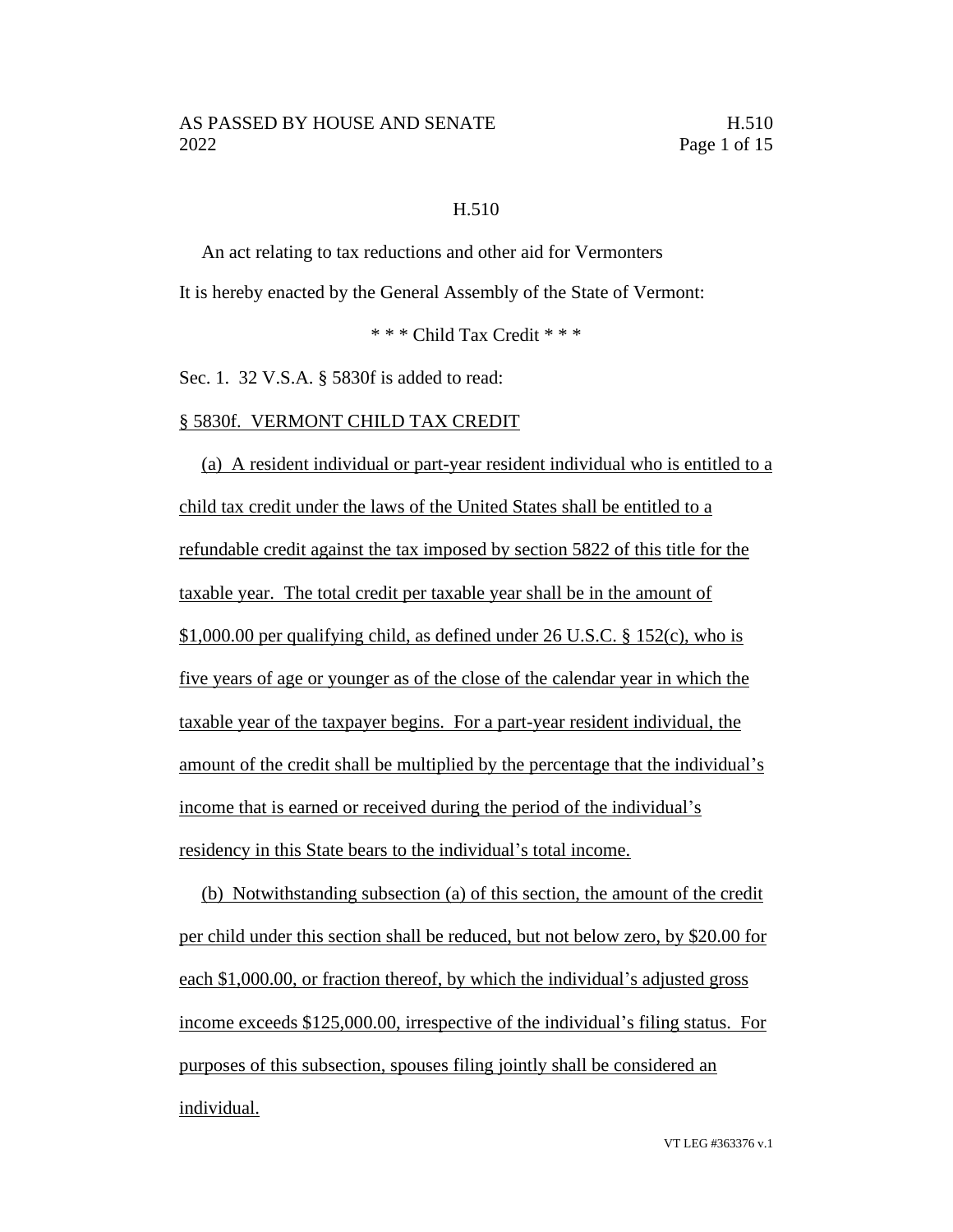(c) Notwithstanding any provision of law to the contrary, the refundable credit and its payment authorized under this section shall be treated in the same manner as the federal Earned Income Tax Credit and shall not be considered as assets, income, or resources to the same extent the credit and its payment would be disregarded pursuant to 26 U.S.C. § 6409 and the general welfare doctrine for purposes of determining eligibility for benefits or assistance, or the amount or extent of those benefits or assistance, under any State or local program, including programs established under 33 V.S.A. § 3512 and chapters 11, 17, 19, 21, 25, and 26. This subsection shall only apply to the extent that it does not conflict with federal law relating to the benefit or assistance program and that any required federal approval or waiver is first obtained for that program.

\* \* \* Child and Dependent Care Tax Credit \* \* \*

Sec. 2. 32 V.S.A. § 5822(d) is amended to read:

(d)(1) A taxpayer shall be entitled to a credit against the tax imposed under this section of 24 percent of each of the credits allowed against the taxpayer's federal income tax for the taxable year as follows: the credit for people who are elderly or permanently totally disabled, and the investment tax credit attributable to the Vermont-property portion of the investment, and child care and dependent care credits.

\* \* \*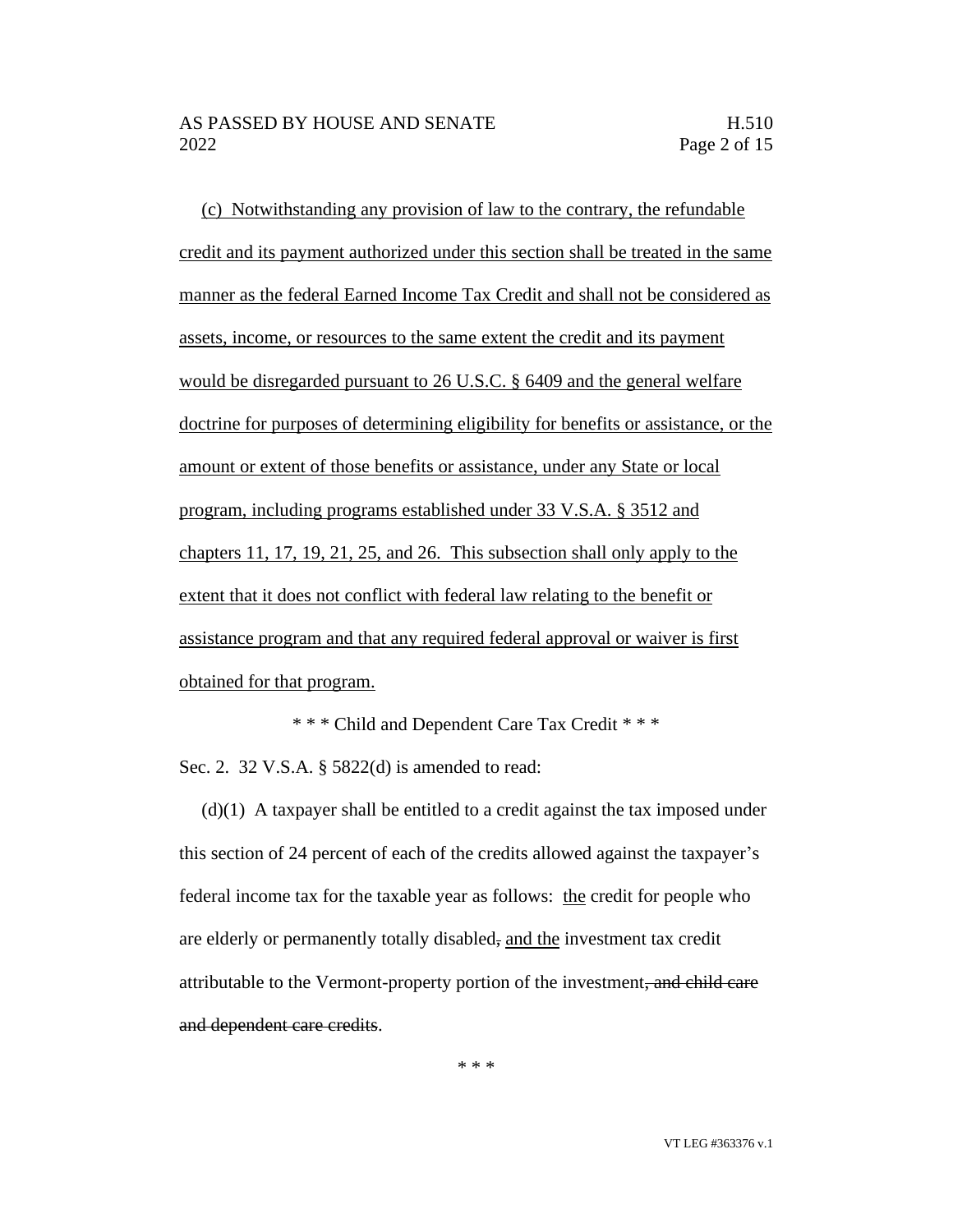Sec. 3. 32 V.S.A. § 5828c is amended to read:

#### § 5828c. LOW-INCOME CHILD AND DEPENDENT CARE CREDIT

A resident of this State with federal adjusted gross income less than \$30,000.00 (or \$40,000.00 for married, filing jointly) shall be eligible for a refundable credit against the tax imposed under section 5822 of this title. The credit shall be equal to 50 72 percent of the federal child and dependent care credit allowed to the taxpayer for the taxable year for child or dependent care services provided in this State in a registered home or licensed facility certified by the Agency of Human Services as meeting national accreditation or national credential standards endorsed by the Agency. A credit under this section shall be in lieu of any child and dependent care credit available under subsection 5822(d) of this title.

\* \* \* Earned Income Tax Credit \* \* \*

Sec. 4. 32 V.S.A. § 5828b(a) is amended to read:

(a) A resident individual or part-year resident individual who is entitled to an earned income tax credit granted under the laws of the United States shall be entitled to a credit against the tax imposed for each year by section 5822 of this title. The credit shall be 36 38 percent of the earned income tax credit granted to the individual under the laws of the United States, multiplied by the percentage that the individual's earned income that is earned or received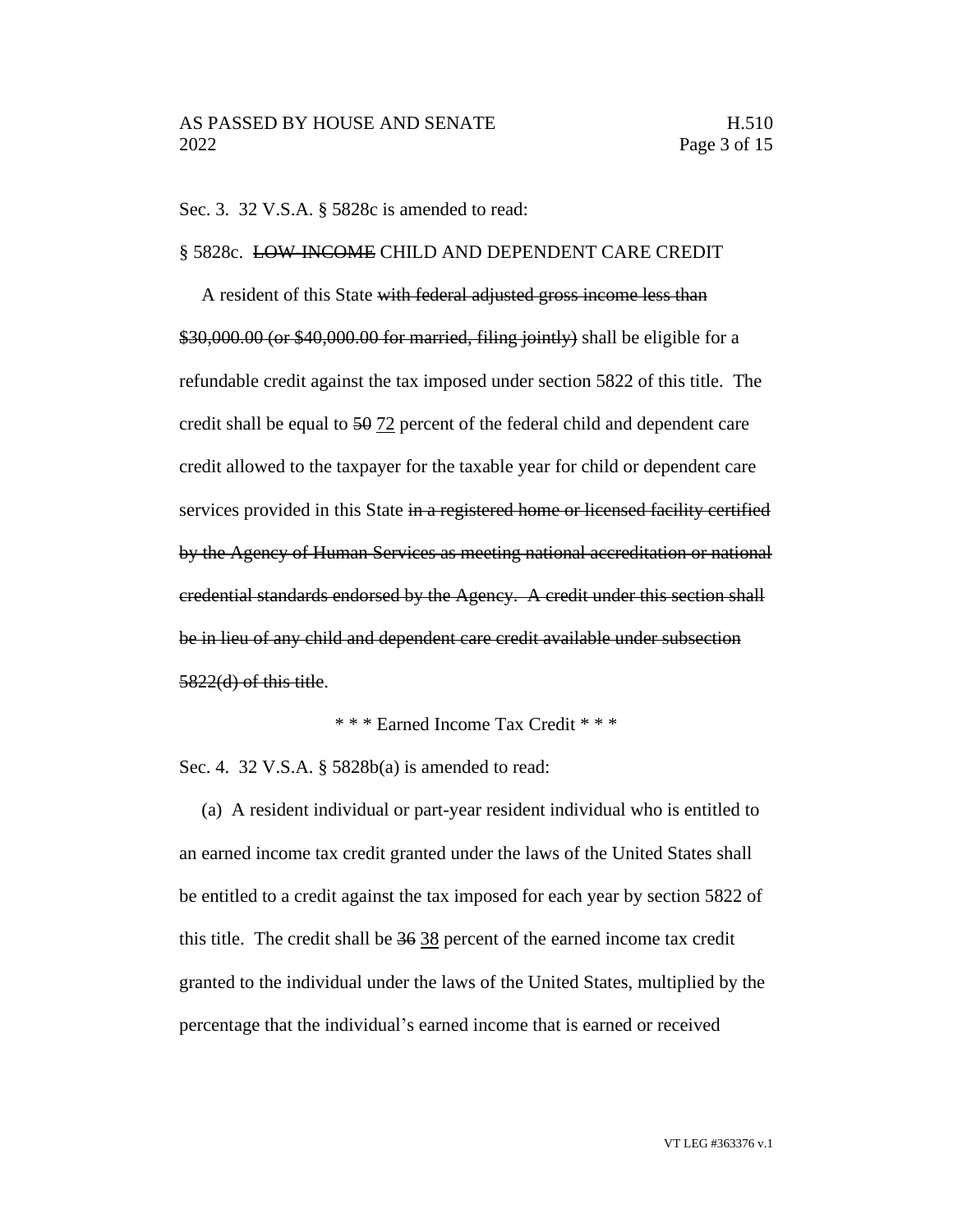during the period of the individual's residency in this State bears to the individual's total earned income.

\* \* \* Student Loan Interest Deduction \* \* \*

Sec. 5. 32 V.S.A. § 5811 is amended to read:

# § 5811. DEFINITIONS

The following definitions shall apply throughout As used in this chapter unless the context requires otherwise:

\* \* \*

(21) "Taxable income" means, in the case of an individual, federal adjusted gross income determined without regard to 26 U.S.C. § 168(k) and:

\* \* \*

(B) decreased by the following items of income (to the extent such income is included in federal adjusted gross income):

\* \* \*

(iv) the portion of federally taxable benefits received under the

federal Social Security Act that is required to be excluded under section 5830e of this chapter; and

\* \* \*

(vi) the amount of interest paid by a qualified resident taxpayer during the taxable year on a qualified education loan for the costs of attendance at an eligible educational institution; and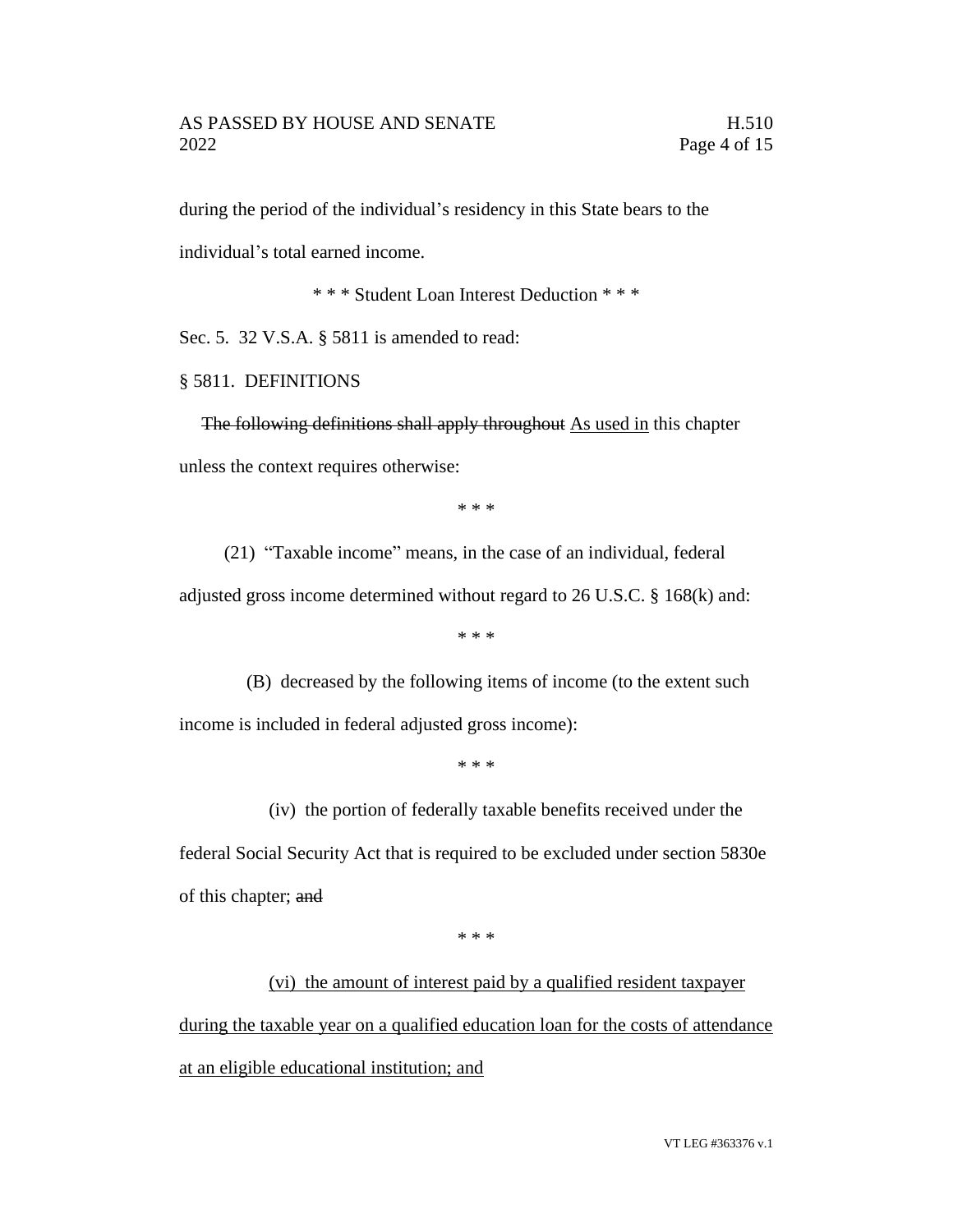\* \* \*

(29) As used in subdivision  $(21)(B)(vi)$  of this section:

(A) "Qualified education loan" and "eligible educational institution" shall have the same meanings as under 26 U.S.C. § 221(d).

(B) "Qualified resident taxpayer" means an individual qualifying for residency as defined under subdivision (11) of this section and whose adjusted gross income is equal to or less than:

(i) \$120,000.00 if the individual's filing status is single, head of household, or married filing separately; or

(ii) \$200,000.00 if the individual's filing status is married filing

jointly.

\* \* \* Retirement Income Exclusions \* \* \*

Sec. 6. 32 V.S.A. § 5811(21)(B)(iv) is amended to read:

(iv) the portion of certain retirement income and federally taxable benefits received under the federal Social Security Act that is required to be excluded under section 5830e of this chapter; and

Sec. 7. 32 V.S.A. § 5830e is amended to read:

§ 5830e. RETIREMENT INCOME; SOCIAL SECURITY INCOME

(a) Social Security income. The portion of federally taxable Social Security benefits excluded from taxable income under subdivision  $5811(21)(B)(iv)$  of this chapter shall be as follows: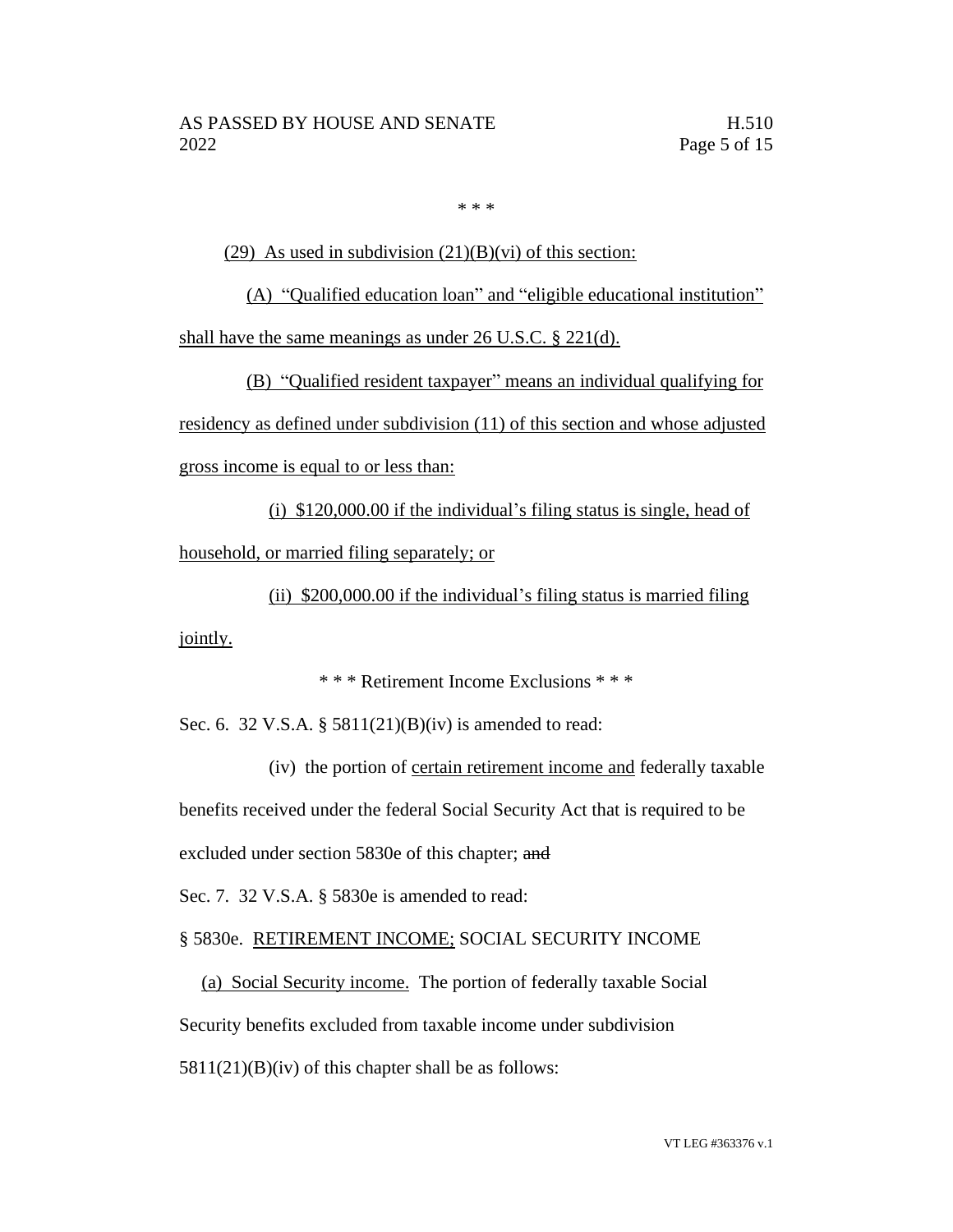(1) For taxpayers whose filing status is single, married filing separately, head of household, or qualifying widow or widower surviving spouse:

(A) If the federal adjusted gross income of the taxpayer is less than or equal to \$45,000.00 \$50,000.00, all federally taxable benefits received under the federal Social Security Act shall be excluded.

(B) If the federal adjusted gross income of the taxpayer is greater than \$45,000.00 \$50,000.00 but less than \$55,000.00 \$60,000.00, the percentage of federally taxable benefits received under the Social Security Act to be excluded shall be proportional to the amount of the taxpayer's federal adjusted gross income over \$45,000.00 \$50,000.00, determined by:

(i) subtracting the federal adjusted gross income of the taxpayer from \$55,000.00 \$60,000.00;

(ii) dividing the value under subdivision (i) of this subdivision  $(B)$ by \$10,000.00; and

(iii) multiplying the value under subdivision (ii) of this subdivision (B) by the federally taxable benefits received under the Social Security Act.

(C) If the federal adjusted gross income of the taxpayer is equal to or greater than \$55,000.00 \$60,000.00, no amount of the federally taxable benefits received under the Social Security Act shall be excluded under this section.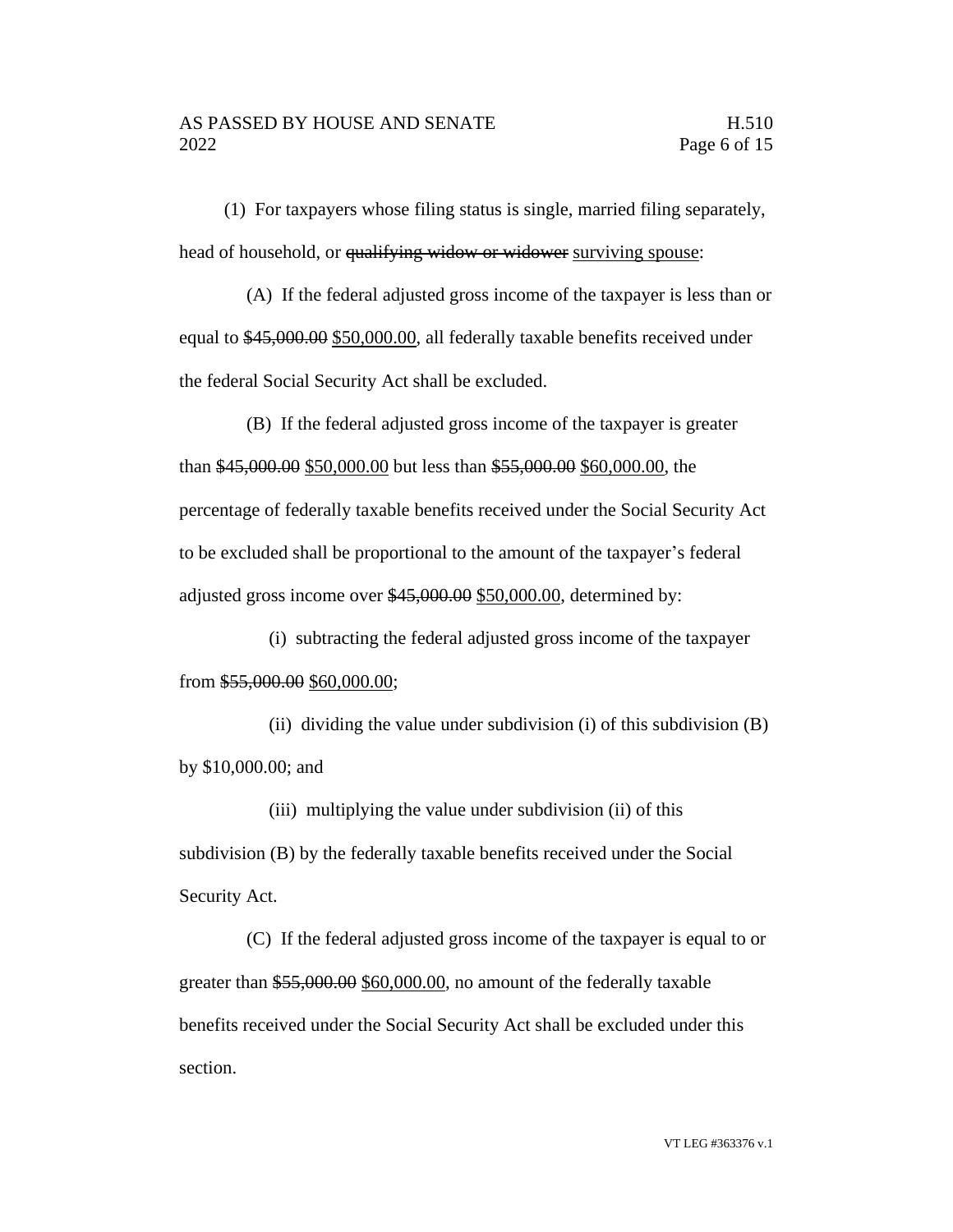(2) For taxpayers whose filing status is married filing jointly:

(A) If the federal adjusted gross income of the taxpayer is less than or equal to \$60,000.00 \$65,000.00, all federally taxable benefits received under the Social Security Act shall be excluded.

(B) If the federal adjusted gross income of the taxpayer is greater than \$60,000.00 \$65,000.00 but less than \$70,000.00 \$75,000.00, the percentage of federally taxable benefits received under the Social Security Act to be excluded shall be proportional to the amount of the taxpayer's federal adjusted gross income over \$60,000.00 \$65,000.00, determined by:

(i) subtracting the federal adjusted gross income of the taxpayer from \$70,000.00 \$75,000.00;

(ii) dividing the value under subdivision (i) of this subdivision  $(B)$ by \$10,000.00; and

(iii) multiplying the value under subdivision (ii) of this subdivision (B) by the federally taxable benefits received under the Social Security Act.

(C) If the federal adjusted gross income of the taxpayer is equal to or greater than \$70,000.00 \$75,000.00, no amount of the federally taxable benefits received under the Social Security Act shall be excluded under this section.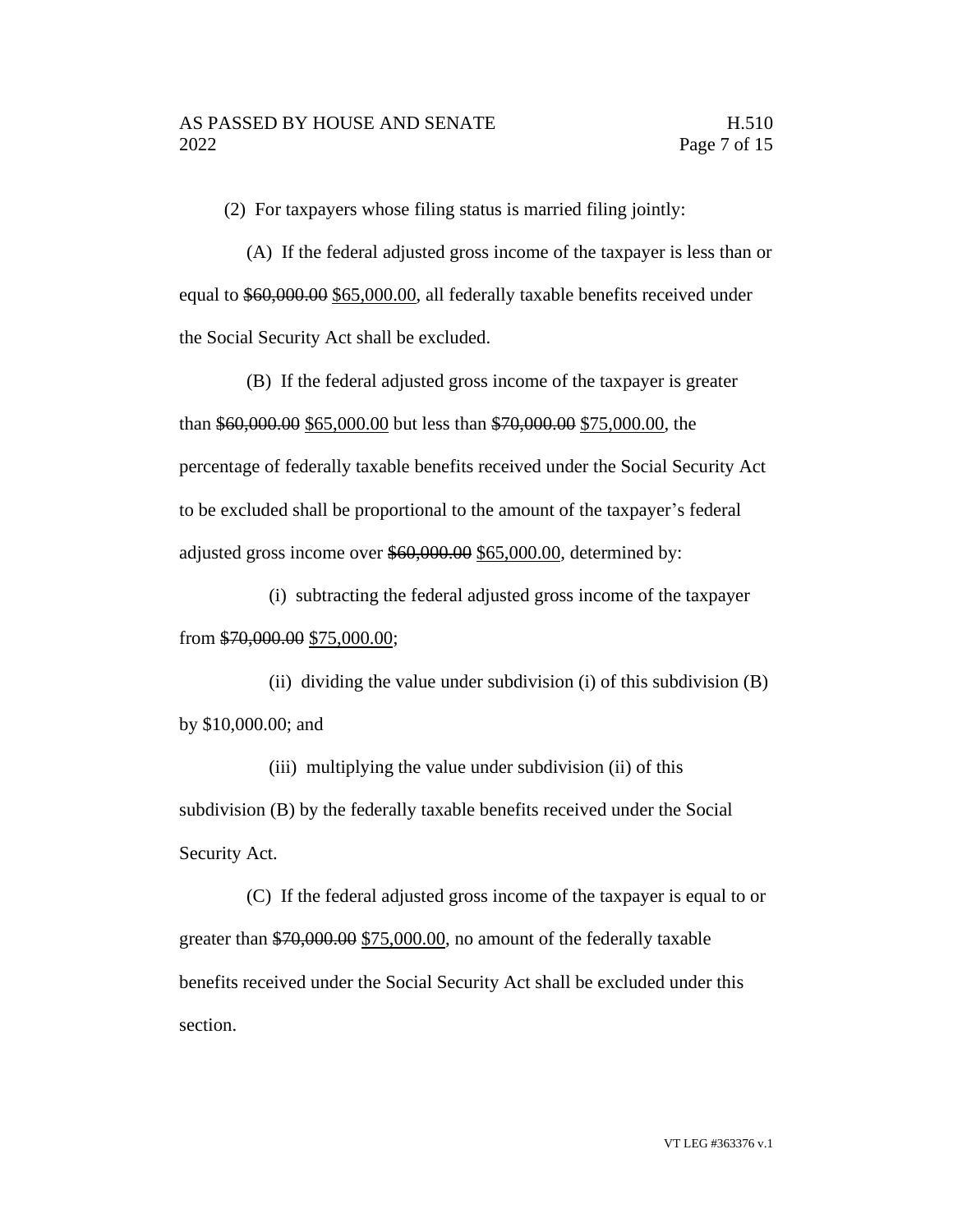(b) Civil Service Retirement System income. The portion of income received from the Civil Service Retirement System excluded from taxable income under subdivision  $5811(21)(B)(iv)$  of this title shall be subject to the limitations under subsection (e) of this section and shall be determined as follows:

(1) For taxpayers whose filing status is single, married filing separately, head of household, or surviving spouse:

(A) If the federal adjusted gross income of the taxpayer is less than or equal to \$50,000.00, the first \$10,000.00 of income received from the Civil Service Retirement System shall be excluded.

(B) If the federal adjusted gross income of the taxpayer is greater than \$50,000.00 but less than \$60,000.00, the percentage of the first \$10,000.00 of income received from the Civil Service Retirement System to be excluded shall be proportional to the amount of the taxpayer's federal adjusted gross income over \$50,000.00, determined by:

(i) subtracting the federal adjusted gross income of the taxpayer from \$60,000.00;

(ii) dividing the value under subdivision (i) of this subdivision (B) by \$10,000.00; and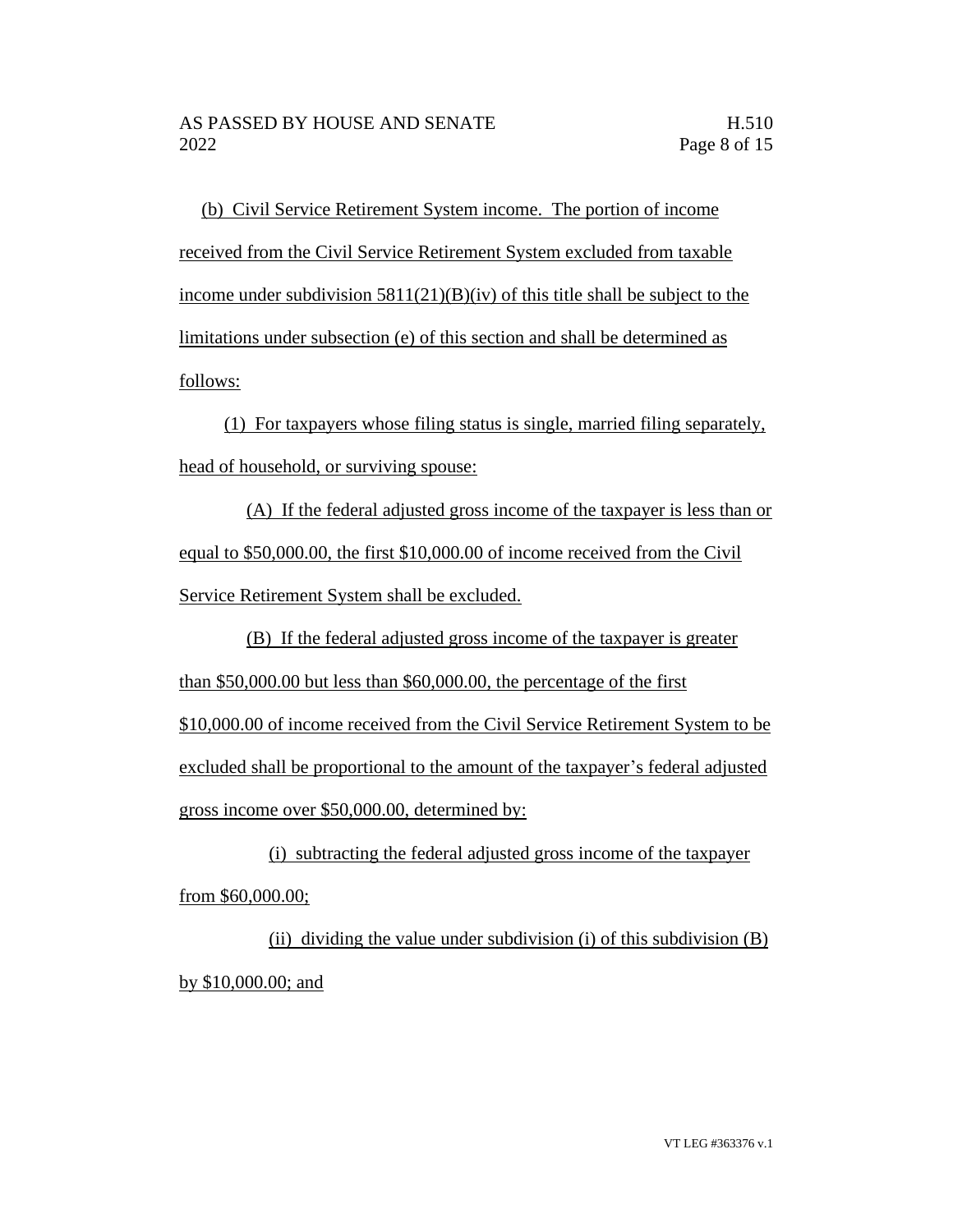# (iii) multiplying the value under subdivision (ii) of this

subdivision (B) by the income received from the Civil Service Retirement System.

(C) If the federal adjusted gross income of the taxpayer is equal to or greater than \$60,000.00, no amount of the income received from the Civil Service Retirement System shall be excluded under this section.

(2) For taxpayers whose filing status is married filing jointly:

(A) If the federal adjusted gross income of the taxpayer is less than or equal to \$65,000.00, the first \$10,000.00 of income received from the Civil Service Retirement System shall be excluded.

(B) If the federal adjusted gross income of the taxpayer is greater than \$65,000.00 but less than \$75,000.00, the percentage of the first \$10,000.00 of income received from the Civil Service Retirement System to be excluded shall be proportional to the amount of the taxpayer's federal adjusted gross income over \$65,000.00, determined by:

(i) subtracting the federal adjusted gross income of the taxpayer from \$75,000.00;

(ii) dividing the value under subdivision (i) of this subdivision (B) by \$10,000.00; and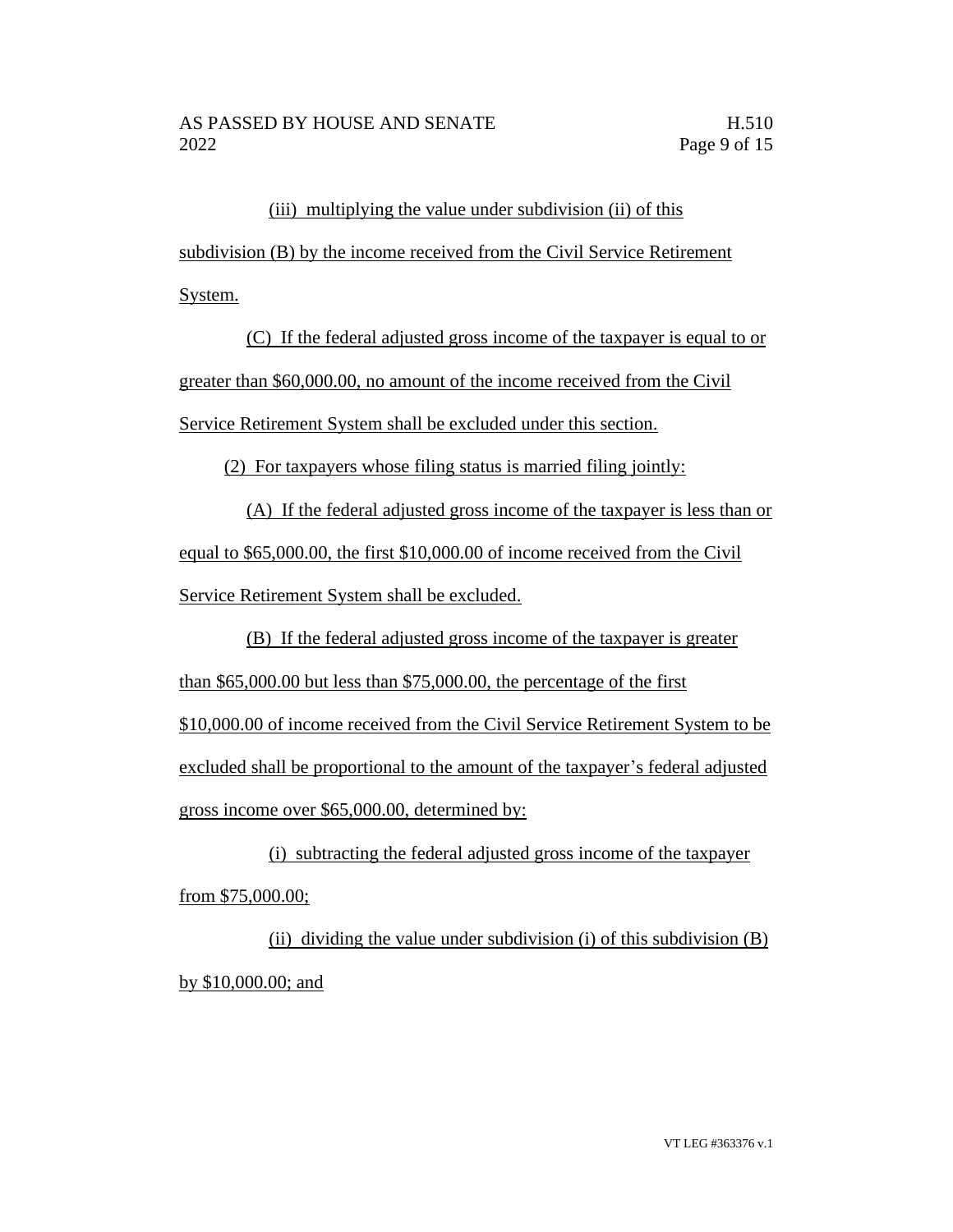(iii) multiplying the value under subdivision (ii) of this subdivision (B) by the income received from the Civil Service Retirement System.

(C) If the federal adjusted gross income of the taxpayer is equal to or greater than \$75,000.00, no amount of the income received from the Civil Service Retirement System shall be excluded under this section.

(c) Other contributory retirement systems; earnings not covered by Social Security. Other retirement income, except U.S. military retirement income pursuant to subsection (d) of this section, received by a taxpayer of this State shall be excluded pursuant to subsection (b) of this section as though the income were received from the Civil Service Retirement System and shall be subject to the limitations under subsection (e) of this section, provided that:

(1) the income is received from a contributory annuity, pension, endowment, or retirement system of:

(A) the U.S. government or a political subdivision or instrumentality of the U.S. government;

(B) this State or a political subdivision or instrumentality of this State; or

(C) another state or a political subdivision or instrumentality of another state; and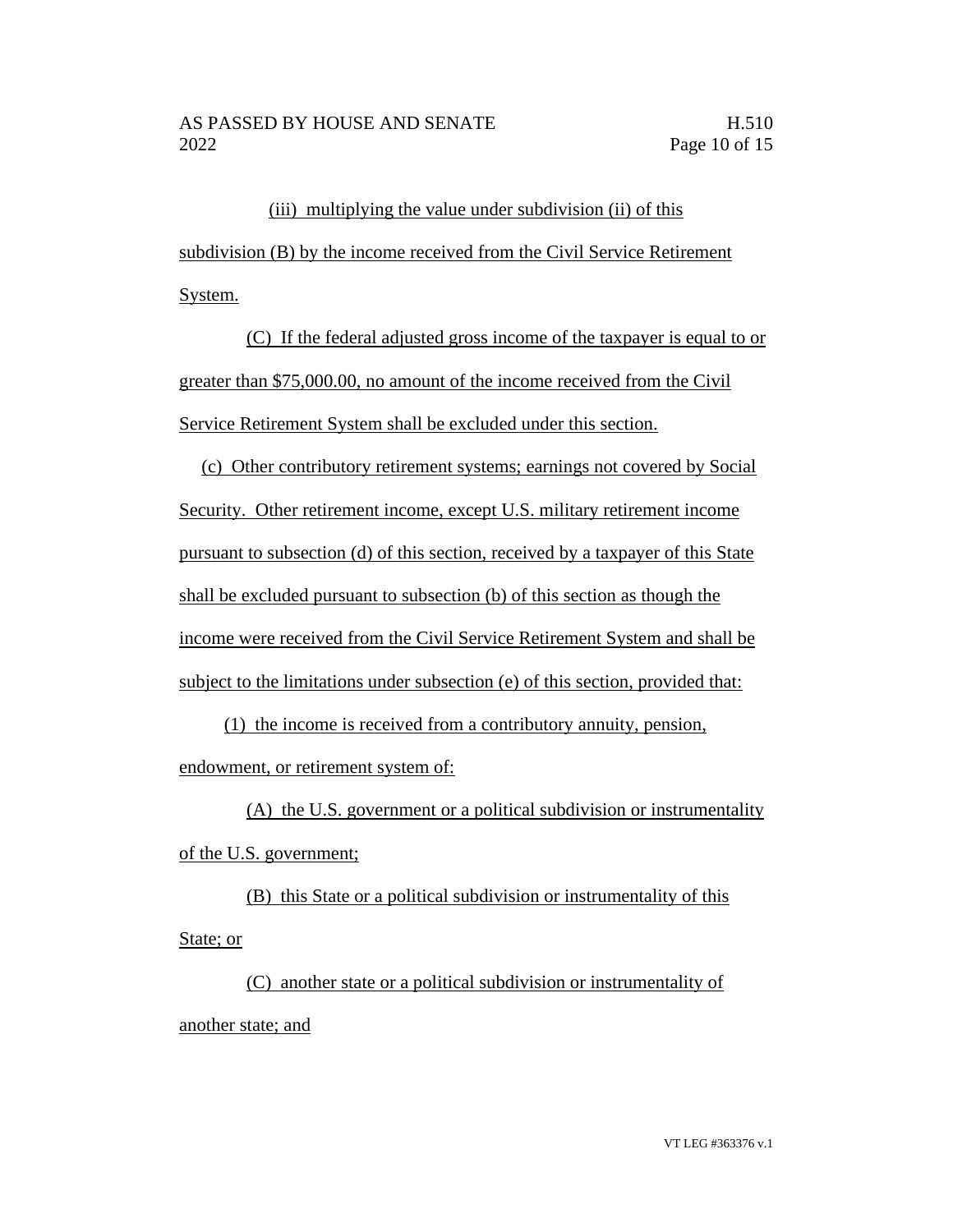(2) the contributory system from which the income is received was based on earnings that were not covered by the Social Security Act.

(d) U.S. military retirement income. U.S. military retirement income received by a taxpayer of this State shall be excluded pursuant to subsection (b) of this section as though the income were received from the Civil Service Retirement System and shall be subject to the limitations under subsection (e) of this section.

(e) Requirement to elect one exclusion. A taxpayer of this State who is eligible during the taxable year for the Social Security income exclusion under subsection (a) of this section and any of the exclusions under subsections (b)– (d) of this section shall elect either one of the exclusions for which the taxpayer is eligible under subsections (b)–(d) of this section or the Social Security income exclusion under subsection (a) of this section, but not both, for the taxable year. A taxpayer of this State who is eligible during the taxable year for more than one of the exclusions under subsections (b)–(d) of this section shall elect only one of the exclusions for which the taxpayer is eligible for the taxable year.

\* \* \* Statutory Purposes for Tax Expenditures \* \* \* Sec. 8. 32 V.S.A. § 5813 is amended to read:

§ 5813. STATUTORY PURPOSES

\* \* \*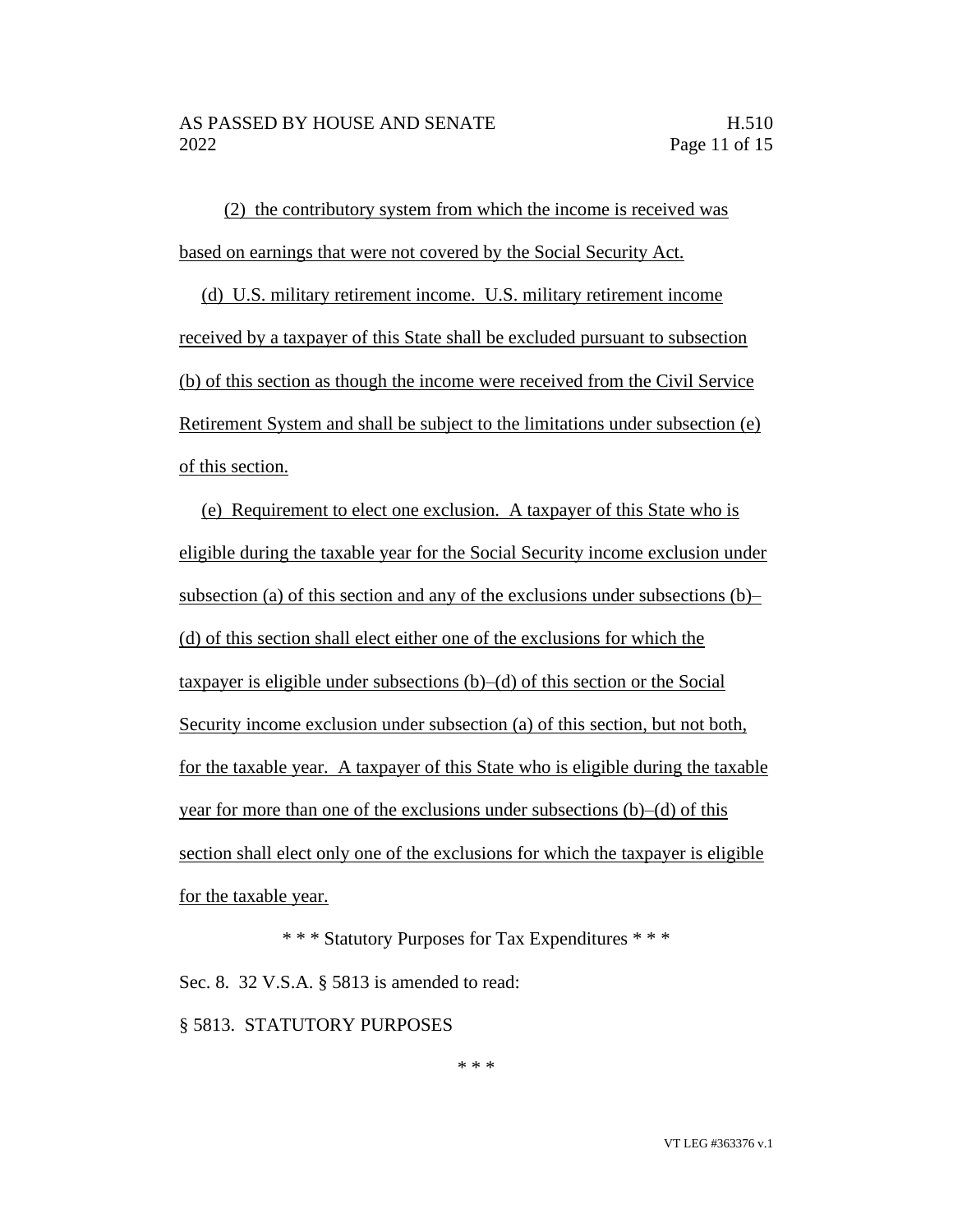(c) The statutory purpose of the Vermont credit for child and dependent care in subsection 5822(d) of this title is to provide financial assistance to employees who must incur dependent care expenses to stay in the workforce in the absence of prekindergarten programming. [Repealed.]

\* \* \*

(r) The statutory purpose of the Vermont low-income child and dependent care tax credit in section 5828c of this title is to provide cash relief to lowerincome employees who incur dependent care expenses in certified centers to enable them to remain in the workforce.

\* \* \*

(w) The statutory purpose of the partial exemption of federally taxable benefits under the Social Security Act and certain retirement income in section 5830e of this title is to lessen the tax burden on Vermonters with low to moderate income who derive part of their income from Social Security benefits and certain retirement income.

\* \* \*

(y) The statutory purpose of the Vermont child tax credit in section 5830f of this title is to provide financial support to families with young children.

(z) The statutory purpose of the exclusion from income of student loan interest paid in subdivision  $5811(21)(B)(vi)$  of this title is to lessen the financial impact of higher education debt on Vermonters.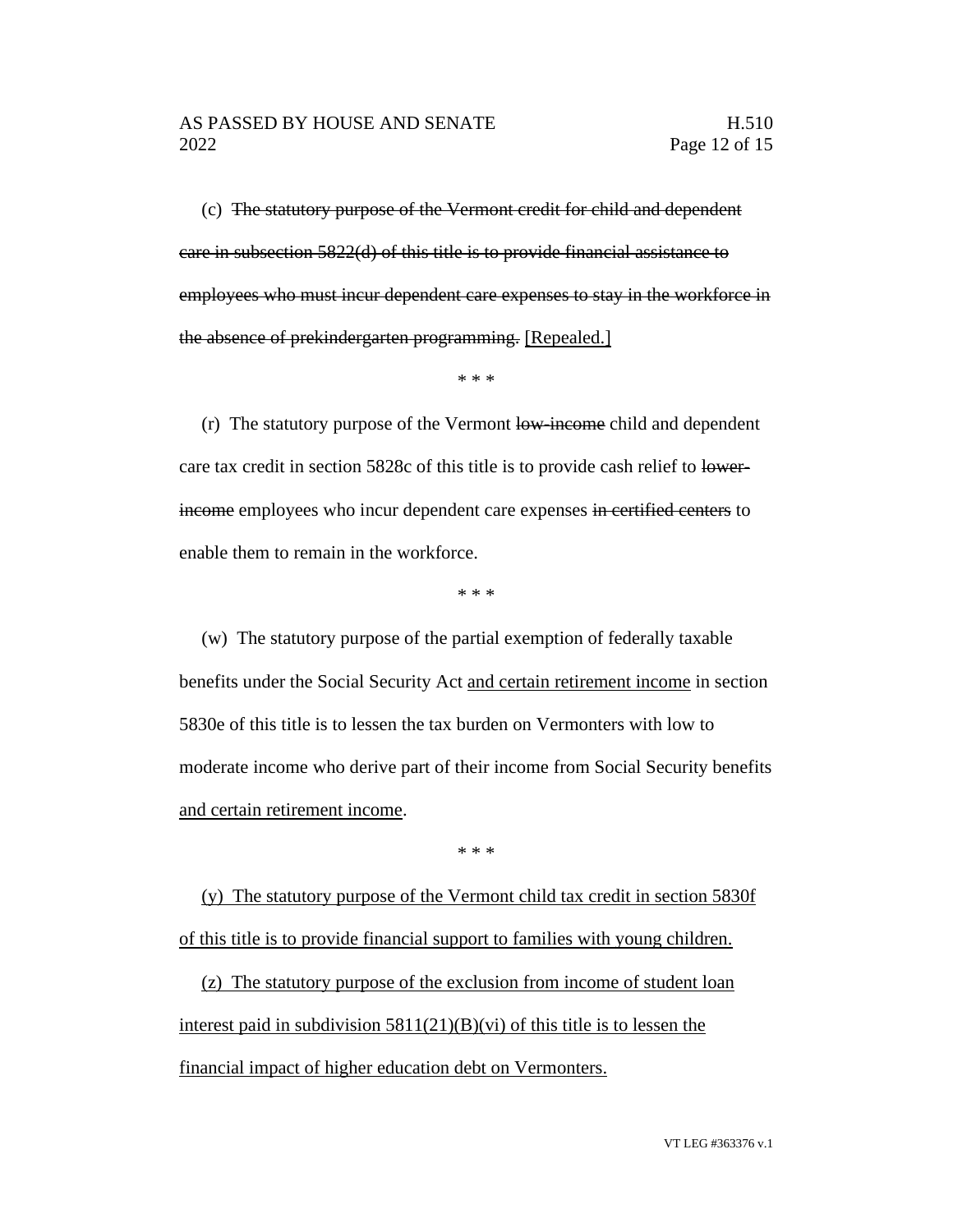\* \* \* Affordable Housing Tax Credit; Manufactured Homes \* \* \* Sec. 9. 32 V.S.A. § 5930u(g) is amended to read:

 $(g)(1)$  In any fiscal year, the allocating agency may award up to:

(A) \$400,000.00 in total first-year credit allocations to all applicants for rental housing projects, for an aggregate limit of \$2,000,000.00 over any given five-year period that credits are available under this subdivision  $(A)$ ;

(B) \$425,000.00 \$675,000.00 in total first-year credit allocations for loans or grants for owner-occupied unit financing or down payment loans as provided in subdivision (b)(2) of this section consistent with the allocation plan, including for new construction and manufactured housing, for an aggregate limit of \$2,125,000.00 \$3,375,000.00 over any given five-year period that credits are available under this subdivision (B). Of the total firstyear credit allocations made under this subdivision (B), \$250,000.00 shall be used each fiscal year for manufactured home purchase and replacement.

(2) If the full amount of first-year credits authorized by an award are not allocated to a taxpayer, the Agency may reclaim the amount not allocated and re-award such allocations to other applicants, and such re-awards shall not be subject to the limits set forth in subdivision (1) of this subsection.

\* \* \* Appropriations \* \* \*

Sec. 10. APPROPRIATION; AID FOR THE AGED, BLIND, AND

DISABLED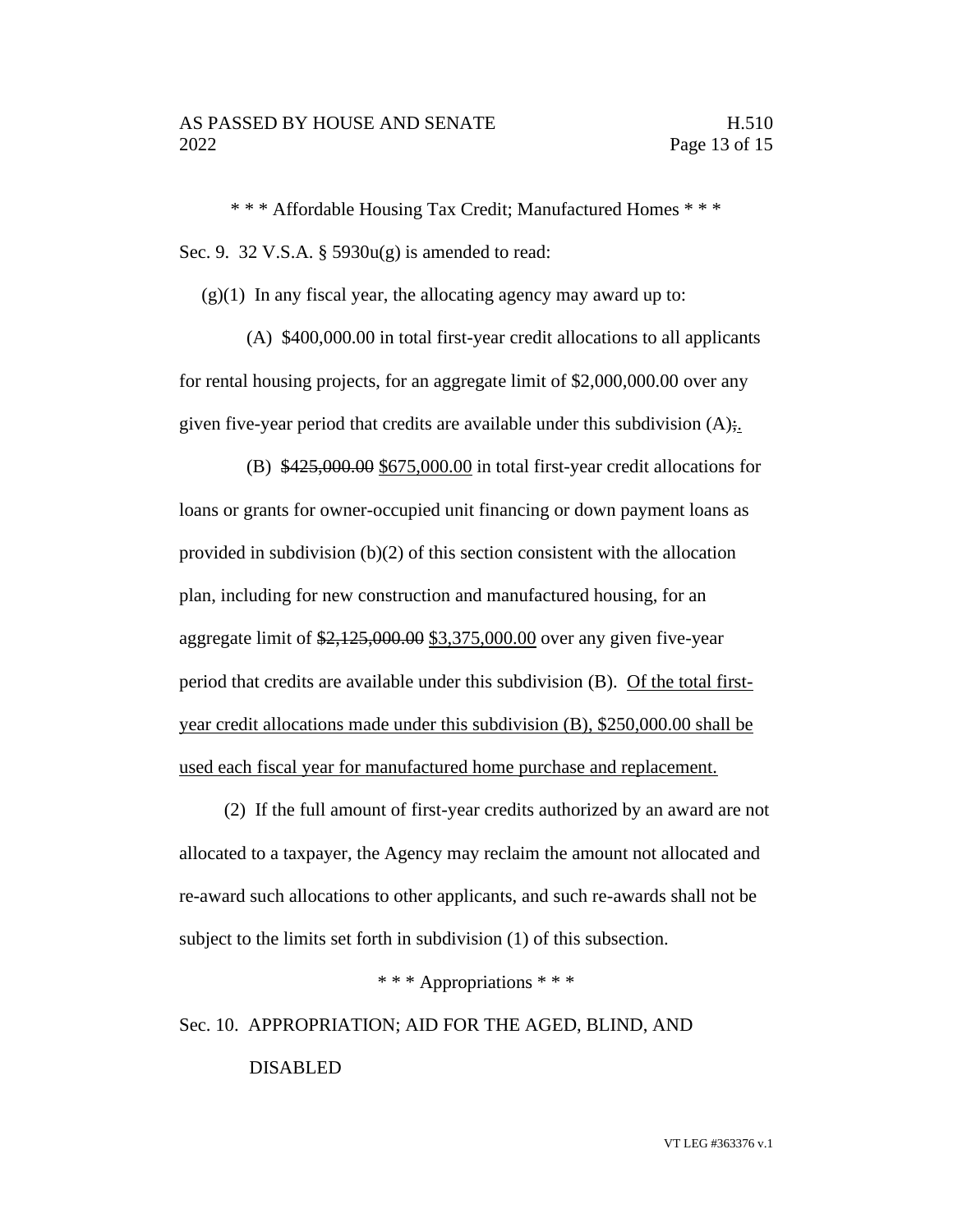(a) In fiscal year 2023, in addition to other funds provided to the Department for Children and Families, a total of \$750,000.00 in Global Commitment funds is appropriated to increase the payments to eligible individuals in the Aid for the Aged, Blind, and Disabled program. It is the intent of the General Assembly that this increase should be incorporated into the annual budget funding for the Aid for the Aged, Blind, and Disabled program in fiscal year 2024 and after.

(b) In fiscal year 2023, to fund the Global Commitment investment authorized under subsection (a) of this section, there is appropriated to the Secretary's Office of the Agency of Human Services:

(1) the sum of \$330,000.00 from the General Fund; and

(2) the sum of \$420,000.00 from federal funds.

(c) To the extent permitted under federal law, any increase in payments provided under subsection (a) of this section is intended to be retained by recipients in residential care settings by increasing the individuals' personal needs allowance.

Sec. 11. FY 2023 APPROPRIATION; CHILD CARE WORKER

# RETENTION GRANT PROGRAM

In fiscal year 2023, the sum of \$1,000,000.00 is appropriated from the General Fund to the Department for Children and Families for the early childhood staff and home-based provider retention grant program established